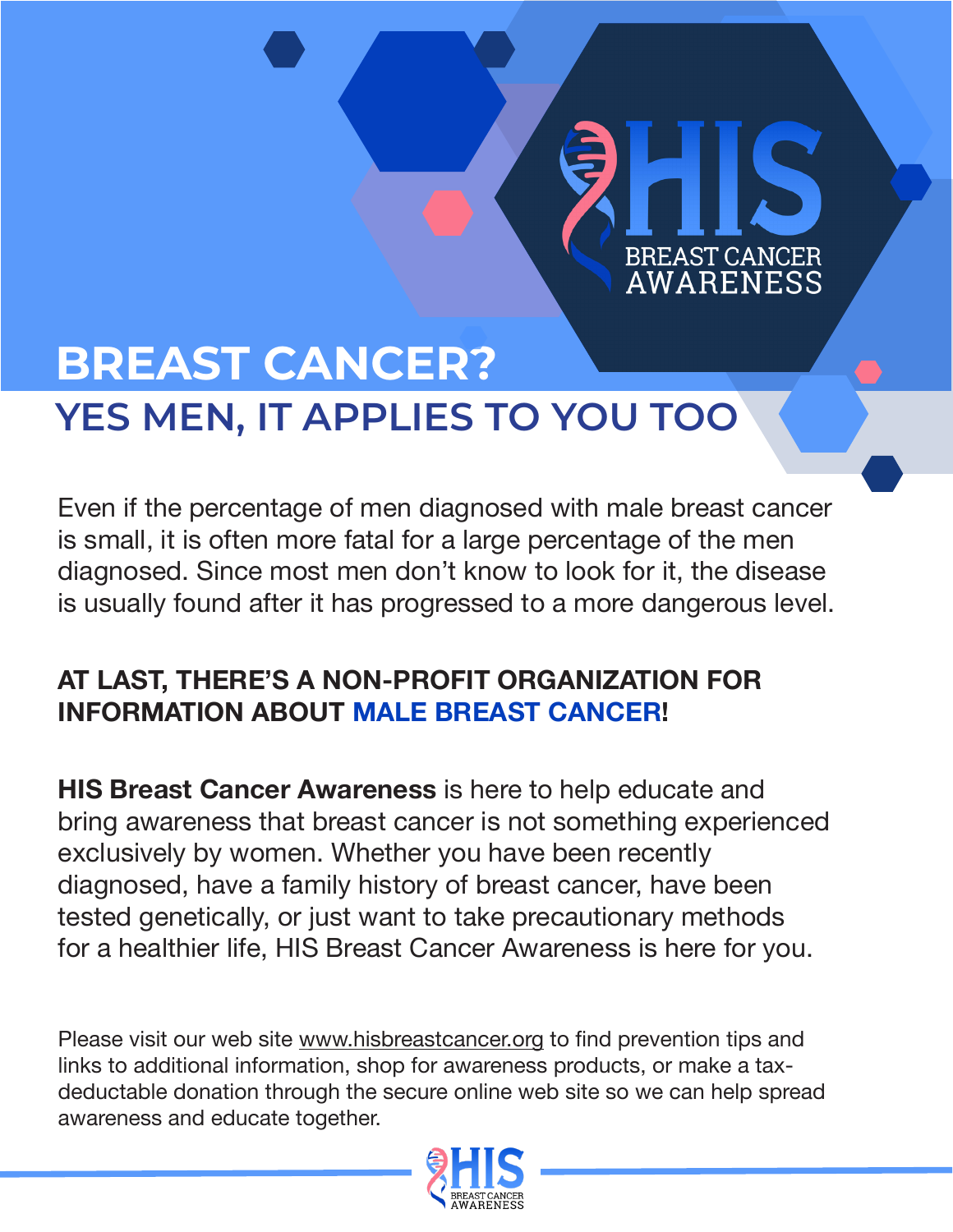

### **ABOUT HIS**

Our informative web site and organization were created to assist men and women (girlfriends, wives, siblings, parents, and friends), health care professionals, and anyone who is interested in learning about the risks and treatments associated with Male Breast Cancer, as well as dealing with the emotional aspect and stigmatism of men dealing with this disease.

home | learn | genetics | prevention | about-his | donate

The first steps for the HIS foundation is to spread awareness and educate for prevention. We talk about different diseases and tragedies all the time with our families, so why not discuss Male Breast Cancer? It's a life-threatening disease and male or female, once diagnosed with breast cancer, your life is never the same. HIS Breast Cancer Awareness was created in 2009 because, though support appeared to be available for female family members that have dealt with Breast Cancer, we found it difficult to obtain information specific to Male Breast Cancer when it was needed.

We are a brother (Harvey) and sister (Vicki) who have both been diagnosed with Breast Cancer. Our family history has been affected by several different types of cancer over the years. Breast Cancer has afflicted our aunt, our mother, Vicki four times leading to a double mastectomy, and then Harvey.

We are both BRCA2 Positive. We have five children between us and ALL ARE BOYS! Because each of our sons has a 50/50 chance of also being BRCA2 Positive, our goal is to create a life where this disease does not exist, or at least can be easily managed or avoided by their day-to-day lifestyle. As long as Breast Cancer exists, we want to make sure that men and women are AWARE and INFORMED that Breast Cancer does not care what sex you are!

Co-Founders, Harvey I. Singer Vicki Singer Wolf

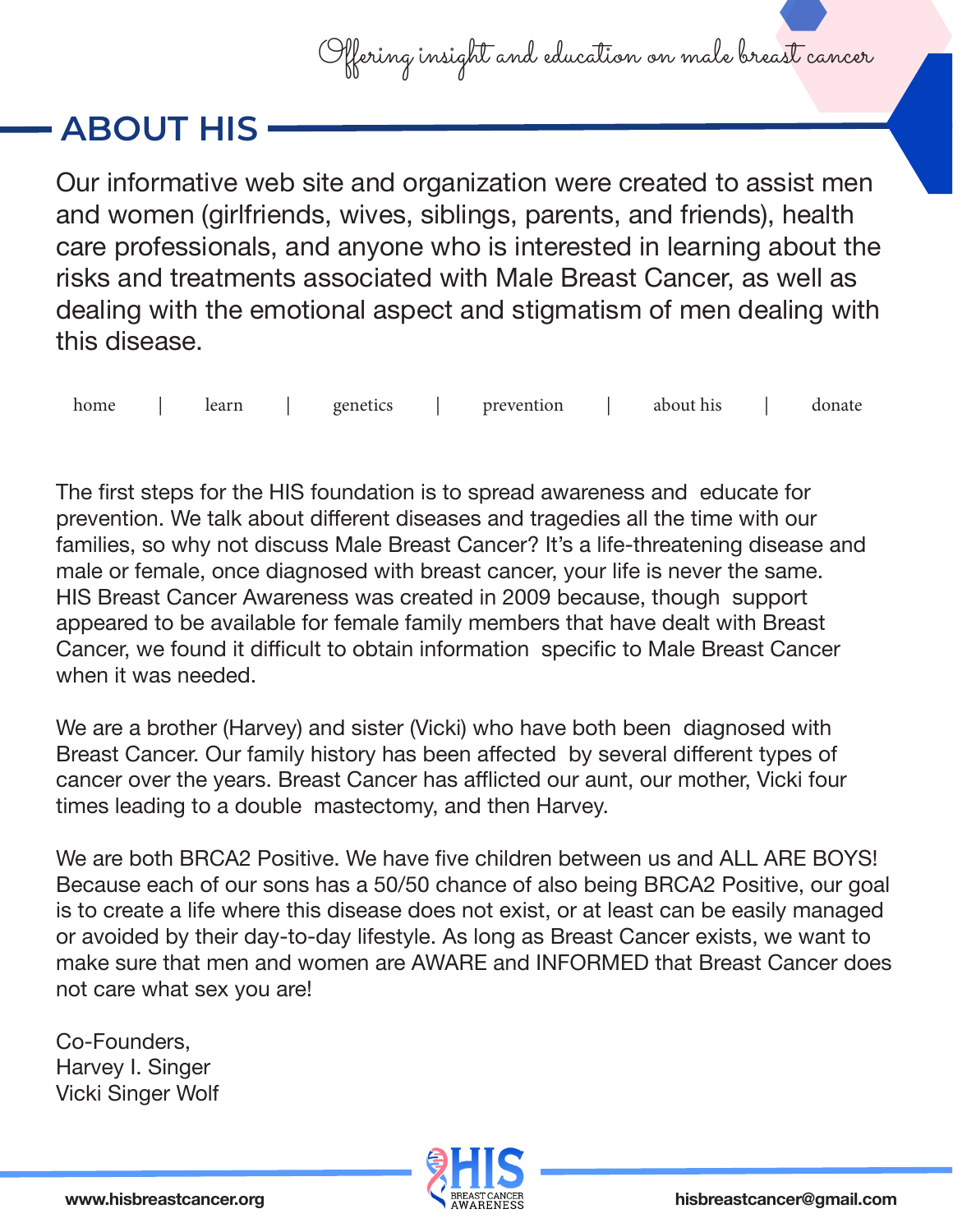## Offering insight and education on male breast cancer

## **OUR LIFE-SAVING TIPS**

Do the men in your life conduct self breast exams? Probably not.

So who's checking? A breast exam is not likely to take place at their annual checkups, no one is suggesting a yearly mammogram, and it's doubtful that they were ever given an instruction sheet on how to check themselves. HIS Breast Cancer Awareness is working to change this. The following illustrates how a man should check for breast cancer, just as women do. Share it with the men in your life, and you just may help save their lives!

### HOW TO PERFORM A MALE SELF BREAST EXAM

#### **Step 1:**

Begin by standing in front of a mirror with your arms on your hips to tighten your chest muscles and inspect yourself. Watch for any changes such as dimpling, swelling and areas around the nipple or if the nipple becomes inverted. Raise your arms above your head and continue to

examine your breast and arm pit areas.

#### **Step 2:**

Move around the breast in a circular motion with the fingertips. You can perform this in either an up and down method, a circular or a wedge pattern, but try to be consistent using the same method each time. In addition, check the nipple area for any discharge. Complete on both breasts.

#### **Step 3:**

In addition to standing, you can also examine your breasts lying down. To do so, place a pillow under your right shoulder and bend your right arm over your head. Then, with the fingertips on your left hand, begin checking by pressing all areas of the breast and armpit. Once completed on the right, move the pillow to under your left shoulder and repeat the same process.



#### **Symptoms of breast cancer for men are no different than they are for women.**

What is different is men need to be aware they can be diagnosed with breast cancer and know any symptom, needs to be checked. Soreness of breast or lumps and bumps may not be just because of a hard workout in the gym or other heavy lifting, etc

- Mass located under the nipple
- Inverted or retraction of nipple
- Nipple discharge- may be bloody or clear
- Skin dimpling or puckering
- Itching of the nipple area
- Redness or scaling of the nipple

Other symptoms may include a lump or swelling under the arm in the lymph node area as well as the collar bone. A common cause and diagnosis for men with these symptoms can be gynecomastia which is an enlargement of breast tissue and is not related to cancer.

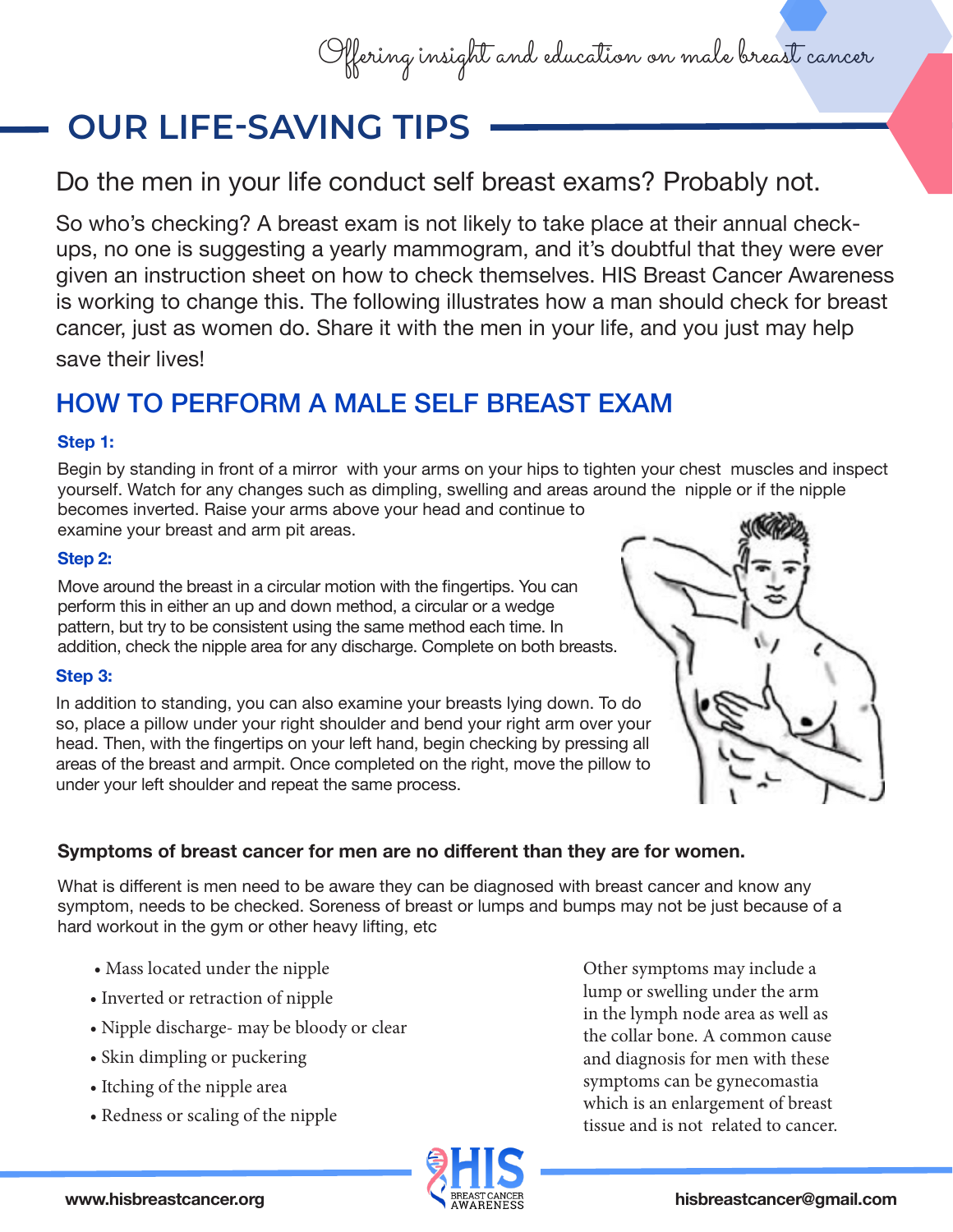

### **BRCA1 AND BRCA2 IN MEN**

Everyone has BRCA1 and BRCA2 genes. These genes help repair damage to the DNA within cells. However, some individuals inherit a mutation in one of their BRCA genes, which in-creases their risk for certain cancers, including breast (female and male), ovarian, pancreatic and prostate cancers, as well as melanoma. Those who test positive for a gene mutation have options available to lower and manage their cancer risks.

Men can carry BRCA1 and BRCA2 gene mutations and can be at increased risk for certain cancers. While cancer risks in male BRCA mutation carriers are not as dramatically elevated as those of female BRCA mutation carriers, cancer risk management and early detection are crucial. It is important for both men and women to remember that a family history of breast, ovarian, prostate or pancreatic cancers on their father's side of the family may indicate a hereditary gene mutation. Many people mistakenly believe a family history of breast or ovarian cancer only matters on the mother's side of the family. Men can inherit a BRCA gene mutation from their mother or father and can pass on their BRCA gene mutation to their male and female children.

Medical management for men with BRCA1/2 mutations changes at age 35-40. Starting at age 35, male BRCA mutation carriers should begin clinical breast exams every year with a physician. At age 40, prostate cancer screenings are recommended for BRCA2 carriers and considered for BRCA1 carriers. Men with a BRCA mutation and family history of pancreatic cancer or melanoma should speak to a physician to develop a personalized screening plan for those cancers.

Men in a family with a known BRCA mutation may also wish to undergo genetic testing

to make reproductive decisions. The decision to use reproductive technologies to avoid passing on genetic traits is a deeply personal choice. For individuals that want to consider these technologies, preimplantation genetic diagnosis (PGD) can be used with in vitro fertilization. PGD involves screening embryos (fertilized eggs) for a specific genetic mutation, such as BRCA1/2 mutations, before being transferred into a woman's womb. This can be an option for individuals who carry a hereditary condition and wish to significantly reduce the chance of passing it on to a child.

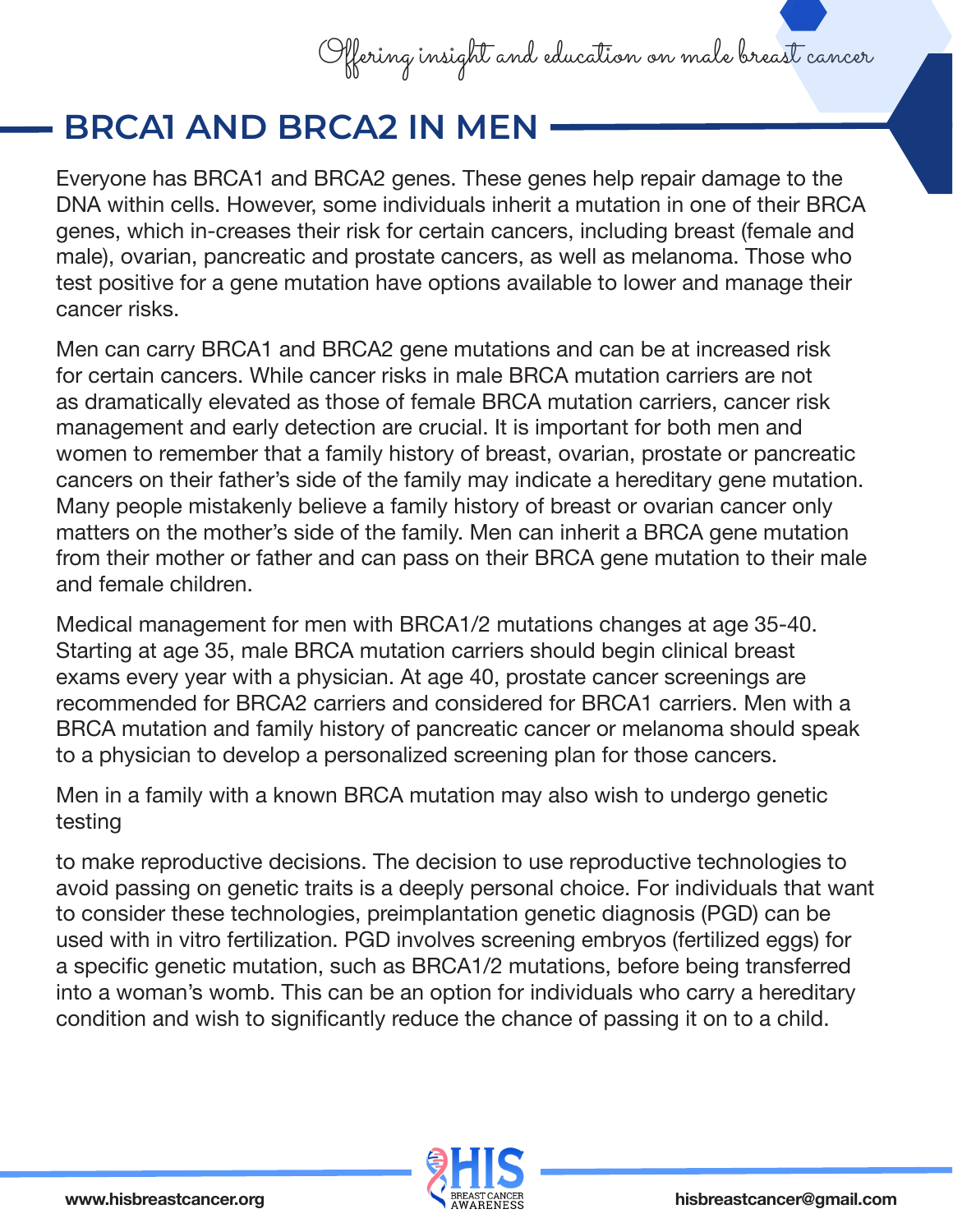Offering insight and education on male breast cancer

### **FAQS ABOUT BRCA1 AND BRCA2**

#### **Which men should consider genetic counseling for a BRCA1 or BRCA2 mutation?**

- Men in a family with a known BRCA mutation
- Men with a personal history of male breast cancer
- Men with a personal history of prostate cancer with at least one close relative with breast cancer under age 50, ovarian, pancreatic or prostate cancer at any age
- Men with a personal history of pancreatic cancer with at least one close relative with breast cancer under age 50 or ovarian or pancreatic or prostate cancer at any age
- Men with a personal history of pancreatic cancer and are of Ashkenazi Jewish ancestry
- Men with a family history of breast cancer under 50, cancer in both breasts, ovarian cancer, or any of the above criteria may also be recommended for genetic counseling.

#### **How do I collect my family history before my visit to a genetics professional?**

Collect a detailed family history of cancer from blood-relatives on both your mother's and father's side of the family. This includes your first degree (parents, siblings, children), second degree (half-siblings, grandparents, aunts, uncles) and third degree (cousins, great grandparents, great-aunts, great-uncles) relatives.

#### **How common are BRCA1 and BRCA2 mutations?**

Inherited mutations in BRCA1 and BRCA2 are not common. About 1 in 500 to 1 in 800 individuals in the general population have a mutation. Individuals of Ashkenazi Jewish descent have a 1 in 40 chance of carrying a BRCA1/2 mutation. This is at least a ten times greater probability than that of the general population.

#### **Can women and men carry BRCA mutations?**

Both women and men can carry BRCA mutations and pass them on to their male and female children.

#### **What is the chance of passing on or inheriting a BRCA mutation?**

If a mother or father carries a mutation, there is a 50% chance of passing it on to each child. This means that not all individuals from families with BRCA mutations inherit the same cancer risk.

#### **How much is BRCA testing and does insurance cover it?**

The cost of BRCA genetic testing varies by the type of test done. These costs are often covered, either in part or in full, by insurance carriers when an individual meets certain guidelines for testing. Medicare typically covers genetic testing for individuals with a personal history of cancer. Medicaid coverage varies by state.

#### **What if I do not have insurance or cannot afford my BRCA testing?**

Some medical centers and testing labs have financial assistance programs to assist uninsured and underinsured individuals with the cost of their BRCA testing.

#### **Will a BRCA test result interfere with getting health insurance?**

Federal legislation known as the Genetic Information Nondiscrimination Act (GINA) prevents employers and health insurance companies from discriminating against individuals based on their genetic information.

#### **Are mutations in BRCA1/2 the only ones that impact cancer risk?**

Although mutations in the BRCA1/2 genes are important predictors of cancer risk, they are not the only ones. A thorough risk assessment by a cancer genetics professional can help to determine if testing for other gene mutations is recommended.

#### **How can I find a genetics specialist?**

The National Society of Genetic Counselors (www.nsgc.org) is a helpful resource for finding genetics professionals in your area.



 The Basser Center for BRCA at Penn Medicine's Abramson Cancer Center is the first and only compre-hensive center solely devoted to funding research across the globe, educating providers and patients, and advancing care for BRCA-related cancers. www.basser.org From the Basser Center for BRCA in collaboration with HIS Breast Cancer Awareness. www.hisbreastcancer.org hisbreastcancer@gmail.com